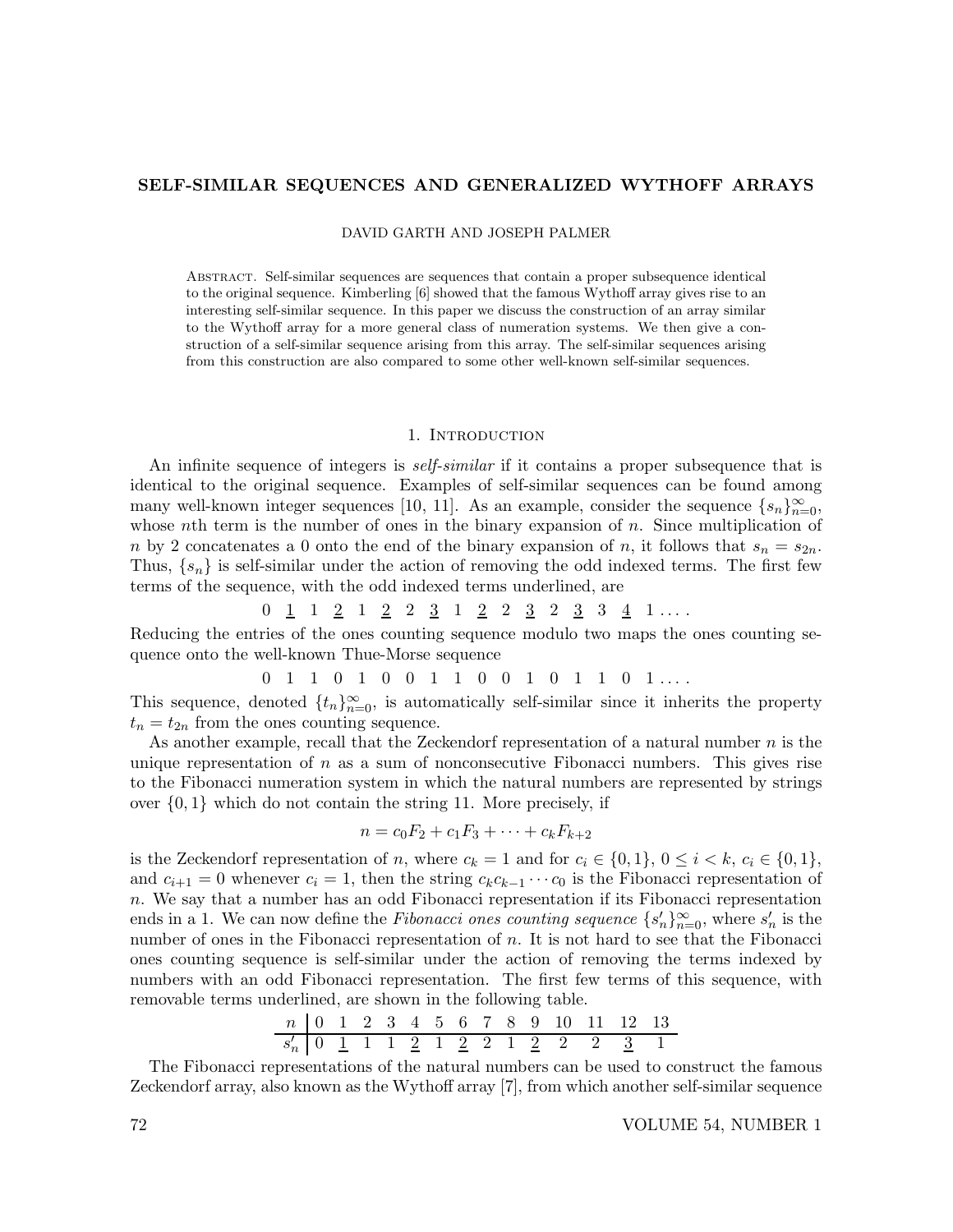### SELF-SIMILAR SEQUENCES AND GENERALIZED WYTHOFF ARRAYS

can be constructed. The Zeckendorf array is constructed as follows. The first column is the increasing sequence of natural numbers with odd Fibonacci representations. The successor of a number  $n$  in any row of the array is the number obtained by concatenating a zero to the end of the Fibonacci representation of  $n$ . The first five rows of the array are

|  |  |  | $1 \quad 2 \quad 3 \quad 5 \quad 8 \quad 13 \quad 21 \quad 34 \ldots$         |
|--|--|--|-------------------------------------------------------------------------------|
|  |  |  | $4$ 7 11 18 29 47 76 123                                                      |
|  |  |  | $6$ 10 16 26 42 68 110 178                                                    |
|  |  |  | $9 \quad 15 \quad 24 \quad 39 \quad 63 \quad 102 \quad 165 \quad 267 \ldots$  |
|  |  |  | $12 \quad 20 \quad 32 \quad 52 \quad 84 \quad 136 \quad 220 \quad 356 \ldots$ |

Many properties of the Zeckendorf array are discussed in the literature [3, 4, 5, 6, 7]. It follows from the construction that every positive integer appears exactly once in the array. The array is also a well-known example of an interspersion [3, 5], i.e., an array in which each row and column is an increasing sequence, and if  $\{t_i\}$  and  $\{u_i\}$  are two row sequences satisfying  $t_m < u_n < t_{m+1}$  for some integers m and n, then  $t_{m+1} < u_{n+1} < t_{m+2}$ .

We define the sequence  $\{r_n\}$ , known as the *row sequence*, whose nth term gives the row of the array containing  $n$ . The first few terms of this sequence are

| n   1 2 3 4 5 6 7 8 9 10 11 12 13 14 15 16 17 18 19 20 21 |  |  |  |  |  |  |  |  |  |  |  |
|-----------------------------------------------------------|--|--|--|--|--|--|--|--|--|--|--|
| $r_n$ 1 1 1 2 1 3 2 1 4 3 2 5 1 6 4 3 7 2 8 5 1           |  |  |  |  |  |  |  |  |  |  |  |

Kimberling [6] showed that  $\{r_n\}$  is self-similar under the action of removing the first occurrence of each integer in the sequence. Notice that this action, like the action of the ones counting sequence, also removes terms indexed by numbers with odd Fibonacci representations, despite the fact that the sequences are not the same.

In this paper we will generalize this result to show that the ones counting sequences and the row sequences corresponding to a large class of nonstandard numeration systems are selfsimilar in a manner similar to the examples just mentioned. We begin with definitions related to generalized numeration systems and in Section 2 we prove our main theorem.

## 2. Numeration Systems

Suppose that A be a nonempty finite set and denote by  $A^*$  the set of words over A. The length of a word x, denoted  $|x|$ , is defined to be the number of characters in the word. Also, if  $x \in A$ , then we write  $xA^*$  to denote the set of all words over A that begin with x. For the remainder of this paper we let  $\Sigma_k = \{0, 1, 2, \ldots, k-1\}.$ 

If A is a finite ordered set, then we can order the elements of  $A^*$  as follows. For  $x, y \in A^*$ we say that  $x < y$  if either  $|x| < |y|$ , or if  $|x| = |y|$  and there exist  $u, x', y' \in A^*$  such that  $x = uax'$  and  $y = uby'$  and  $a, b \in A$  with  $a < b$ . This ordering is known as the *radix order* [9] and determines the ordering of numbers in typical numeration systems like the base 10 and binary numeration systems. The following definition is similar to definitions considered in [2, 8, 12].

**Definition 2.1.** Let  $k \in \mathbb{N}$ . A numeration system is an infinite subset S of the set  $\Sigma_k^*$  along with a bijective map  $N : \mathcal{S} \to \mathbb{N}$  such that

- (i) S does not contain the empty word.
- (ii) No element of S begins with 0.
- (iii) N maps the nth word in  $S$  (under the radix order) to n.

The map N is referred to as the evaluation map, while  $N^{-1}$  is the representation map. The set  $\Sigma_k$  is known as the alphabet of  $(S, N)$ . If  $N(w) = n$ , then we say that w is the S-representation of n.

FEBRUARY 2016 73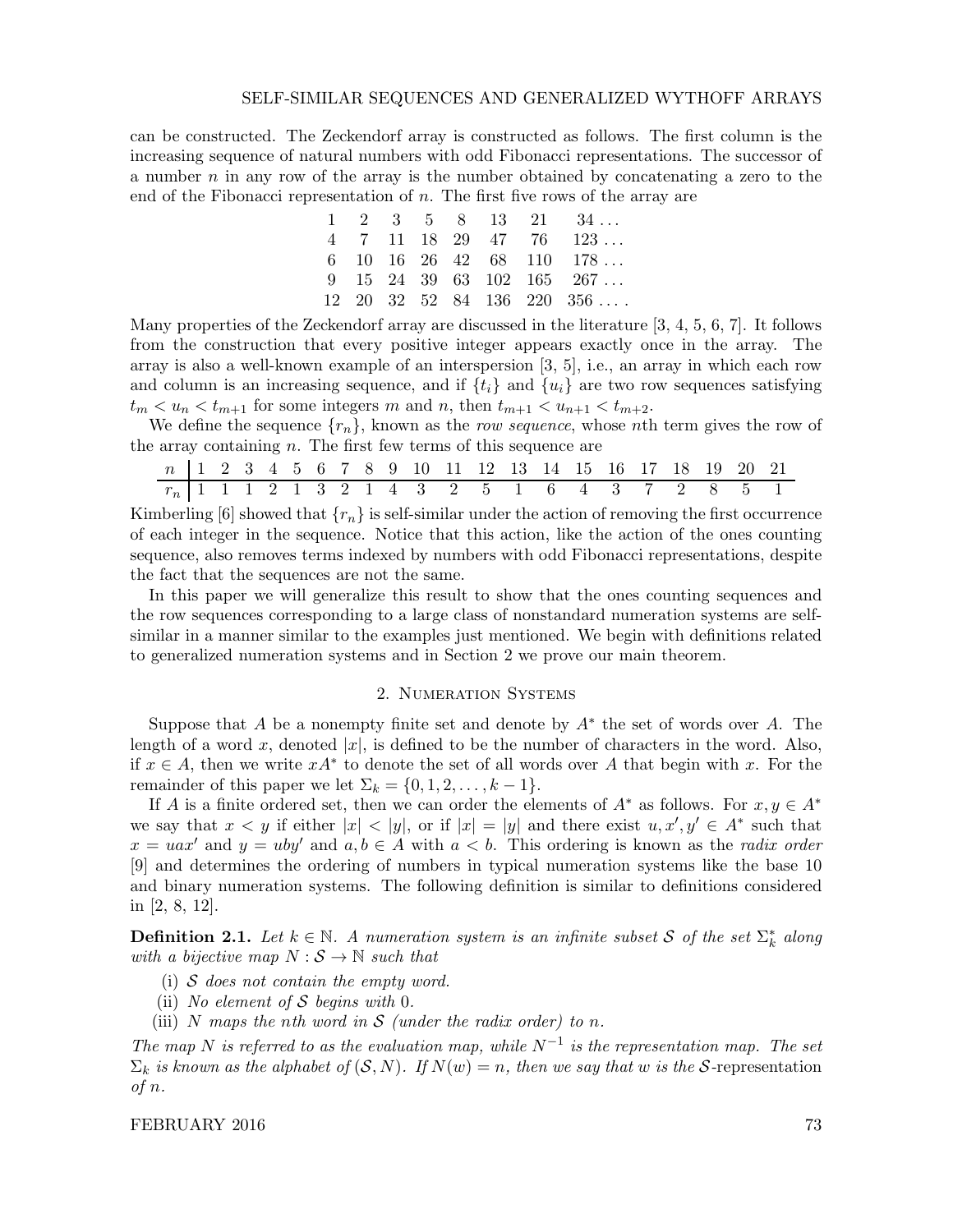## THE FIBONACCI QUARTERLY

In the literature it is common for a numeration system  $S$  to contain the empty word as the  $S$ representation of 0. For our purposes in this paper we do not need to consider representations of 0. Thus, requirement (i) in Definition 2.1 is a matter of convenience.

A familiar example of a numeration systems is the binary numeration system, in which  $S = 1\Sigma_2^*$ . In the Fibonacci numeration system S is the set of all strings over  $\Sigma_2$  that begin with 1 and do not contain two consecutive ones.

A desirable property for a numeration system S is that  $x0 \in S$  whenever  $x \in S$ . We say such a numeration system is *right extendable* (see Chapter 7 of  $[9]$ ). In base 10, concatenating a 0 to the end of a representation corresponds to multiplying by 10. Concatenating a 0 in the Fibonacci numeration system corresponds to a shift in the indices on the Fibonacci numbers in the Zeckendorf representation of n.

Let S be a right extendable numeration system over  $\Sigma_k$ . We associate an array  $\mathcal{W}(S)$  to S as follows. The first row of the array is the sequence of natural numbers

$$
N(v)
$$
,  $N(v0)$ ,  $N(v00)$ ,  $N(v000)$ ,...,

where  $N(v) = 1$ . The first element of any subsequent row is  $N(w)$ , where w is the minimal word in  $S$ , under the radix order, such that  $N(w)$  is not in any preceding row. The complete row is then

$$
N(w)
$$
,  $N(w0)$ ,  $N(w00)$ ,  $N(w000)$ ,....

We refer to the array  $W(S)$  as the *generalized Wythoff array associated with* S. Note that when S is right extendable,  $W(S)$  will contain infinitely many columns, but may contain only finitely many rows. For instance, if  $S = \{1, 10, 100, 1000, \ldots\}$ , then  $W(S)$  contains only one row.

As an example in which  $W(S)$  contains infinitely many rows, in [2] the authors considered the numeration system  $S$  whose expansions consist of the greedy representations of the natural numbers with respect to the sequence  ${b_n}$  defined by  $b_0 = 1$ ,  $b_1 = 2$ ,  $b_2 = 3$ , and  $b_n =$  $b_{n-1} + 2b_{n-2} - b_{n-3}$  for  $n \geq 3$ . (See [1] for a description of greedy numeration systems). The first few elements of  $S$  are listed in the following table.

|                                                                              |  |  | $11$ 2 3 4 5 6 7 8 |  |  |  |
|------------------------------------------------------------------------------|--|--|--------------------|--|--|--|
| $S$ -representation   1 10 100 101 110 1000 1001 1010 1100 10000 10001 10010 |  |  |                    |  |  |  |

The first 5 rows of the array  $W(S)$  are as follows.

|  |  | $1 \quad 2 \quad 3 \quad 6 \quad 10 \quad 19$<br>$4 \t 8 \t 13 \t 25 \t 43 \t 80$<br>$5 \t 9 \t 16 \t 29 \t 52 \t 94$<br>$7 \quad 12 \quad 22 \quad 39 \quad 71 \quad 127 \ldots$<br>$11 \quad 21 \quad 36 \quad 67 \quad 118 \quad 216 \ldots$ |
|--|--|-------------------------------------------------------------------------------------------------------------------------------------------------------------------------------------------------------------------------------------------------|

We are now ready to state our main theorem.

**Theorem 2.2.** Let  $S$  be a right extendable numeration system with evaluation map  $N$ . For  $n \geq 1$  let  $r_n$  be the row of  $\mathcal{W}(S)$  containing n. Then  $r_n$  is self-similar under the action of removing the first occurrence of each natural number.

*Proof.* Let  ${r_{n_k}}_{k=1}^{\infty}$  be the subsequence of  ${r_n}$  obtained by removing the first occurrence of each natural number from  $\{r_n\}$ . Notice that  $\{n_k\}_{k=1}^{\infty}$  is the sequence of natural numbers that are not in the first column of  $W(S)$ , since the rows of  $W(S)$  are strictly increasing. Now define

$$
S' = \{ N^{-1}(n_k) : k \ge 1 \}.
$$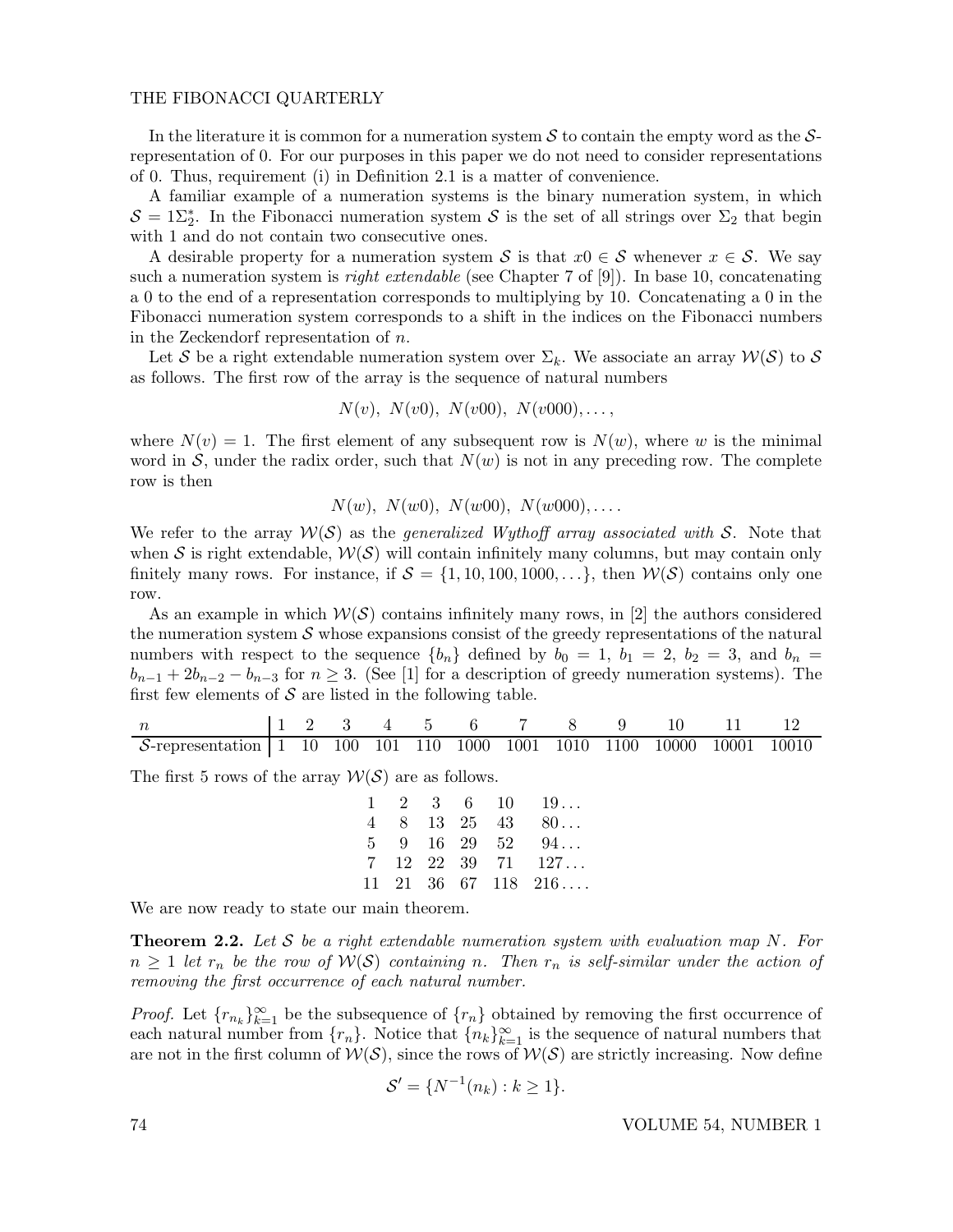Note that S' is a numeration system. Let  $W(S')$  be the generalized Wythoff array associated with S'. It follows that the row sequence of  $\mathcal{W}(\mathcal{S}')$  is  $\{r_{n_k}\}_{k=1}^{\infty}$ . That is,  $r_{n_k}$  is the row of  $W(S')$  containing k.

Notice that  $S' \subseteq S$ , and S' is precisely the set of S-representations that are not the Srepresentation of any number in the first column of S. The first column of  $\mathcal{W}(\mathcal{S})$  is made up of those numbers with  $S$  representations that either do not end in 0, or else are of the form w0, where  $w \notin \mathcal{S}$ . Since  $\mathcal{S}$  is right extendable, it follows then that  $\mathcal{S}'$  is the numeration system obtained by concatenating a 0 to the elements of S. From this it follows that  ${r_{n_k}} = {r_n}.$   $\Box$ 

Notice that the proof of this theorem can be used to show that any sequence is self-similar where the action of removing terms depends only on digits which are not trailing zeros in the S-representation. As an example, consider the ones counting sequence  $\{s_n\}$  of the numeration system considered before the statement of Theorem 2.2. The first few terms of the ones counting sequence  $\{s_n\}$  and the row sequence  $\{r_n\}$  are shown in the following table, with the removable terms underlined.

$$
\frac{\{s_n\}}{\{r_n\}} \frac{1}{1} \quad \frac{1}{1} \quad \frac{1}{1} \quad \frac{2}{2} \quad \frac{2}{2} \quad \frac{1}{1} \quad \frac{2}{2} \quad \frac{2}{2} \quad \frac{2}{2} \quad \frac{1}{1} \quad \frac{2}{2} \quad \frac{2}{2} \quad \frac{3}{2} \quad \frac{3}{2} \quad \frac{3}{2} \quad \frac{3}{2} \quad \frac{3}{2} \quad \frac{3}{2} \quad \frac{3}{2} \quad \frac{3}{2} \quad \frac{3}{2} \quad \frac{3}{2} \quad \frac{3}{2} \quad \frac{3}{2} \quad \frac{3}{2} \quad \frac{3}{2} \quad \frac{3}{2} \quad \frac{3}{2} \quad \frac{3}{2} \quad \frac{3}{2} \quad \frac{3}{2} \quad \frac{3}{2} \quad \frac{3}{2} \quad \frac{3}{2} \quad \frac{3}{2} \quad \frac{3}{2} \quad \frac{3}{2} \quad \frac{3}{2} \quad \frac{3}{2} \quad \frac{3}{2} \quad \frac{3}{2} \quad \frac{3}{2} \quad \frac{3}{2} \quad \frac{3}{2} \quad \frac{3}{2} \quad \frac{3}{2} \quad \frac{3}{2} \quad \frac{3}{2} \quad \frac{3}{2} \quad \frac{3}{2} \quad \frac{3}{2} \quad \frac{3}{2} \quad \frac{3}{2} \quad \frac{3}{2} \quad \frac{3}{2} \quad \frac{3}{2} \quad \frac{3}{2} \quad \frac{3}{2} \quad \frac{3}{2} \quad \frac{3}{2} \quad \frac{3}{2} \quad \frac{3}{2} \quad \frac{3}{2} \quad \frac{3}{2} \quad \frac{3}{2} \quad \frac{3}{2} \quad \frac{3}{2} \quad \frac{3}{2} \quad \frac{3}{2} \quad \frac{3}{2} \quad \frac{3}{2} \quad \frac{3}{2} \quad \frac{3}{2} \quad \frac{3}{2} \quad \frac{3}{2} \quad \frac{3}{2} \quad \frac{3}{2} \quad \frac{3}{2} \quad \frac{3}{2} \quad \frac{3}{2} \quad \frac{3}{2} \quad \frac{3}{2} \quad \frac{3}{2} \
$$

Notice that these two sequences are not the same, but they have the same self-similar nature since the same terms must be removed to preserve the sequence. Initially, it may seem that the ones counting sequence has no relation to the row sequences discussed in Theorem 2.2, but here we see that when the sequence is viewed from the correct perspective, Theorem 2.2 does apply.

## 3. Discussion and Examples

Given a numeration system  $(S, N)$ , our construction of the array  $W(S)$  and the resulting self-similarity properties are heavily dependent on the right extendability of the numeration system. Kimberling [6] gave a generalized construction of the Wythoff array that did not depend on right extendability but which applied only to based numeration systems which are greedy [1].

The numeration system  $(S, N)$  with alphabet  $\Sigma_k$  is said to be *based* if there exists a strictly increasing sequence  ${b_i}_{i=0}^{\infty}$  of natural numbers, with  $b_0 = 1$ , and a function  $\pi : \mathcal{S} \to \mathbb{N}$ , such that

$$
\pi(w_k w_{k-1} \cdots w_0) = \sum_{i=0}^k b_i w_i \tag{3.1}
$$

for all  $w_kw_{k-1}\cdots w_0\in\mathcal{S}$  where  $w_i\in\Sigma_k$  are the characters of the word. The sequence  $\{b_i\}$ is the base for the numeration system. The set of Zeckendorf representations of the natural numbers mentioned in Section 1 and the numeration system mentioned prior to the statement of Theorem 2.2 are examples of based numeration systems.

If  $(S, N)$  is a based numeration system, then it follows from the construction that the first row of  $W(S)$  is its base sequence. Kimberling proved four necessary and sufficient conditions under which the base sequence gives rise to a generalized array  $W(S)$  in which the row sequence is self-similar. One of these conditions is that the numeration system is right extendable. It should be noted that Kimberling's result only applies to numeration systems that are based while Theorem 2.2 also applies to numeration systems for which there is no base sequence.

An example of such a numeration system is the numeration system defined by  $S = \{1^n 0^m :$  $n \geq 1, m \geq 0$ . In this numeration system the first few values of the evaluation map N are

FEBRUARY 2016 75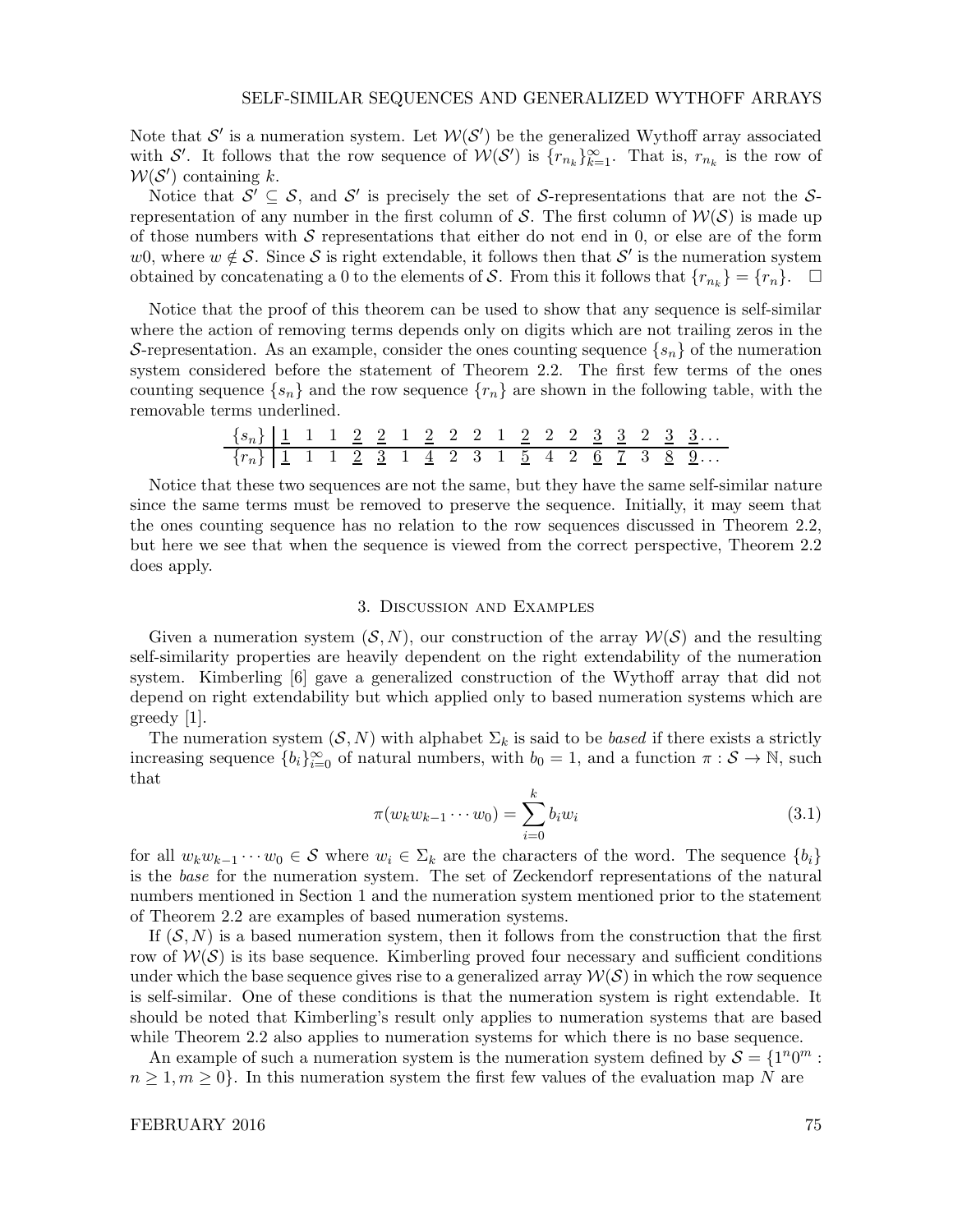### THE FIBONACCI QUARTERLY

|                    |  |  |  |  |  | $\begin{bmatrix} 1 & 10 & 11 & 100 & 110 & 111 & 1000 & 1100 & 1110 & 1111 & 10000 \end{bmatrix}$ |
|--------------------|--|--|--|--|--|---------------------------------------------------------------------------------------------------|
| $N(w)$ 1 2 3 4 5 6 |  |  |  |  |  |                                                                                                   |

To see that this numeration system has no base sequence, notice that since  $S$  is right extendable, the base sequence must be the sequence  $\{N(10^n)\}_{n=0}^{\infty}$ . However, in this base the word 110 would evaluate to 6 instead of 5.

The first 5 rows of the array  $W(S)$  are

|  |  |  | $1 \quad 2 \quad 4 \quad 7 \quad 11 \quad 16 \quad \ldots$     |
|--|--|--|----------------------------------------------------------------|
|  |  |  | $3 \quad 5 \quad 8 \quad 12 \quad 17 \quad 23 \quad \ldots$    |
|  |  |  | $6 \t 9 \t 13 \t 18 \t 24 \t 31 \t \ldots$                     |
|  |  |  | $10 \quad 14 \quad 19 \quad 25 \quad 32 \quad 40 \quad \ldots$ |
|  |  |  | $15$ $20$ $26$ $33$ $41$ $50$                                  |

The row sequence of  $W(S)$  is

1, 1, 2, 1, 2, 3, 1, 2, 3, 4, 1, 2, 3, 4, 5, . . .

which is easily seen to be self-similar under the action of removing the first occurrence of each natural number.

As another example of a non-based numeration system, consider the array constructed by subtracting 1 from all the elements of the original Wythoff array (disregarding the 0 term in the first row and shifting that row to the left). The first 5 rows of this array are

|  |  |  | $1 \quad 2 \quad 4 \quad 7 \quad 12 \quad 20 \quad 33 \quad 54 \ldots$        |
|--|--|--|-------------------------------------------------------------------------------|
|  |  |  | $3 \t 6 \t 10 \t 17 \t 28 \t 46 \t 75 \t 122 \ldots$                          |
|  |  |  | $5 \t 9 \t 15 \t 25 \t 41 \t 67 \t 109 \t 177 \ldots$                         |
|  |  |  | $8$ 14 23 38 62 101 164 266                                                   |
|  |  |  | $11 \quad 19 \quad 31 \quad 51 \quad 83 \quad 135 \quad 219 \quad 355 \ldots$ |

This array is the generalized array  $W(S)$  arising from the numeration system S of all binary words not containing the subword 11, minus the word 1. Since  $1 \notin S$ , this numeration system cannot be based [2, Lemma 1]. The row sequence

$$
1, 1, 2, 1, 3, 2, 1, 4, 3, 2, 5, 1, 6, 4, 3, \ldots
$$

is again self-similar, by Theorem 2.2.

It is also worth noting that Kimberling's result for based numeration systems only applies to base sequences in which the digit representation can be obtained by the standard greedy algorithm (see [1] for an explanation of greedy expansions with respect to an arbitrary base sequence). In general, we say that a based numeration system  $(S, N)$  with alphabet  $\Sigma_k$  is greedy if, whenever  $w \in S$  and  $v \in \Sigma_k^*$ , with  $N(w) = \pi(w) = \pi(v)$ , it follows that  $w \geq v$  under the radix order. That is, for every  $n \geq 1$  the S-representation of n is the largest possible representation under the radix order (see [2, 8, 12]).

In the event that a greedy based numeration system is right extendable, our results follow from those of Kimberling, but Theorem 2.2 also applies to based numeration systems in which the digits cannot be obtained via the greedy algorithm. For an example of such a numeration system, consider the numeration system S defined as follows. Let S be the minimal set such that:

- (i) all binary words beginning with 1 that do not possess the subword 11 are in  $S$  and  $1011 \in \mathcal{S}$ ;
- (ii) if  $w10000 \in S$  and w is not the empty word then  $w01011 \in S$ ;
- (iii) if  $w \in \mathcal{S}$  then  $w0 \in \mathcal{S}$ .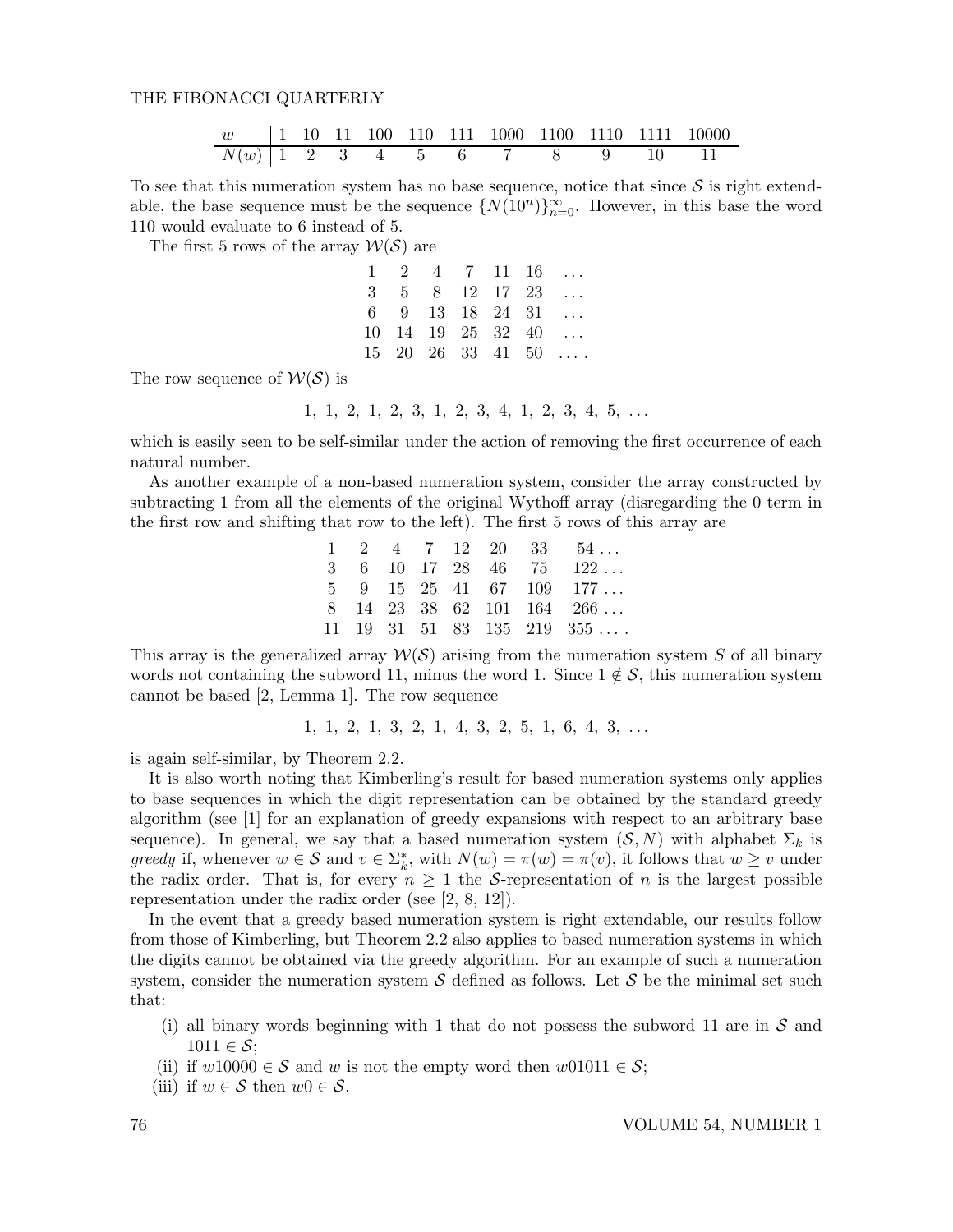It is straightforward to show that S is based using [2, Theorem 1]. Let  ${b_i}$  be the base sequence. It can quickly be checked that  $b_0 = 1$ ,  $b_1 = 2$ ,  $b_2 = 3$ , and  $b_3 = 5$ . Furthermore, if  $k \geq 4$  then 10110<sup>k-4</sup> is the largest word of length k in S, so the base sequence must satisfy

$$
b_i = b_{i-1} + b_{i-3} + b_{i-4} + 1
$$

for  $i \geq 4$ . We note that  $b_i$  is the sequence of partial sums of A006498 of [10], which is conjectured to be equal to sequence A097083. The numeration system  $S$  is not a greedy based numeration system, because if it were the representation of 8, for example, would be 1100 instead of 1011.

We note also that the set of representations of the natural numbers obtained from  $\{b_i\}$  using the greedy algorithm is not right extendable. For example, the greedy representation of 14 under this base would be 11000. However, the word 110000 would be the representation of 24, which has a greedy representation of 1000000. Therefore, by Kimberling's result [6], the row sequence of this greedy numeration system is not self similar.

On the other hand, the numeration system  $S$  as defined above is not greedy but it is right extendable. The first few rows of the array  $W(S)$  are then

|  |  |  | $1 \quad 2 \quad 3 \quad 5 \quad 9 \quad 15 \quad 24 \ldots$        |
|--|--|--|---------------------------------------------------------------------|
|  |  |  | $4$ 7 12 20 33 54 88                                                |
|  |  |  | $6$ 11 18 29 48 79 128                                              |
|  |  |  | $8$ 14 23 38 63 103 167                                             |
|  |  |  | $10 \quad 17 \quad 27 \quad 44 \quad 73 \quad 119 \quad 192 \ldots$ |
|  |  |  | $13$ 22 36 59 97 158 256                                            |

and the row sequence

1, 1, 1, 2, 1, 3, 2, 4, 1, 5, 3, 2, 6, 4, 1, 7 . . .

is self-similar, by Theorem 2.2. These examples show that our result can be viewed as an extension of the result of Kimberling from [6].

#### **REFERENCES**

- [1] A. Fraenkel, Systems of numeration, Amer. Math. Monthly, 92 (1985), 105–114.
- [2] D. Garth, T. Ha, and J. Palmer, Self Generating Sets and Numeration Systems, Combinatorial Number Theory, Walter de Gruyter, Berlin, 2009.
- [3] C. Kimberling, *The first column of an interspersion*, The Fibonacci Quarterly, **32.4** (1994), 301–314.
- [4] C. Kimberling, Fractal sequences and interspersions, Ars Combin., 45 (1997), 157–168.
- [5] C. Kimberling, Interspersions and dispersions, Proc. Amer. Math. Soc., 117 (1993), 313–321.
- [6] C. Kimberling, Numeration systems and fractal sequences, Acta Arithmetica, 73 (1995), 103–117.
- [7] C. Kimberling, *The Zeckendorf array equals the Wythoff array*, The Fibonacci Quarterly, **33.1** (1995), 3–8.
- [8] P. B. A. Lecomte and M. Rigo, Numeration systems on a regular language, Theory of Comput. Syst., 34 (2001), 27–44.
- [9] M. Lothaire, Algebraic Combinatorics on Words, Cambridge University Press, Cambridge, 2002.
- [10] OEIS Foundation Inc. (2011), The On-Line Encyclopedia of Integer Sequences, http://oeis.org.
- [11] C. A. Pickover, Fractal Horizons, St. Martin's Press, New York, 1996.
- [12] M. Rigo, Numeration systems on a regular language: arithmetic operations, recognizability, and formal power series, Theoret. Comput. Sci., 269.1–2 (2001), 469–498.